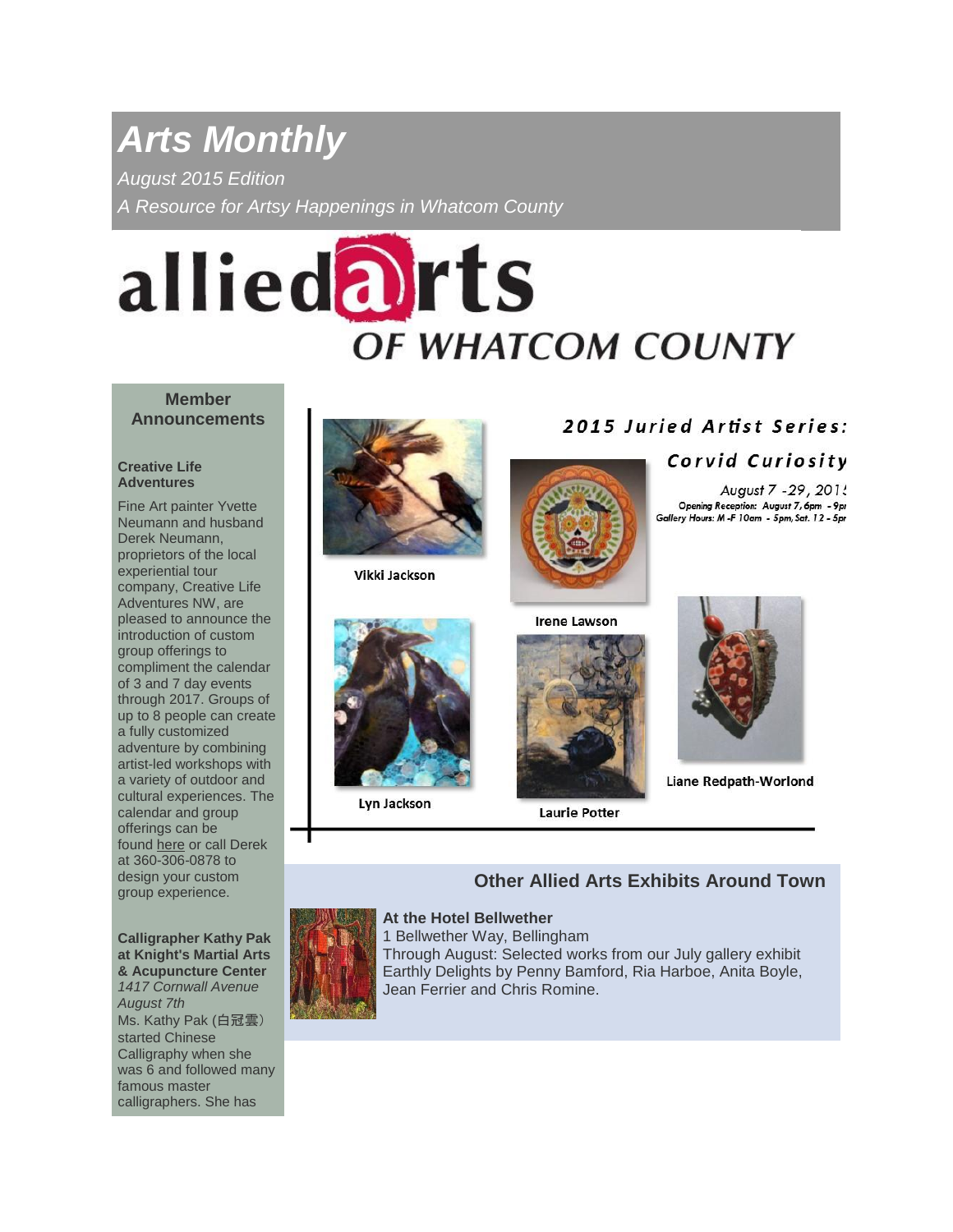had numerous calligraphy exhibitions in Hong Kong, China, Korea, Singapore & the State and some of her works are kept in Museums in Austria & China. She will displaying her calligraphy & the artwork of her students. Participate in a calligraphy demonstration from 7pm to 8pm.



**At Giuseppes al Porto** 21 Bellwether Way, Bellingham Through September: Painter Kathryn Hackney

**At Downtown Bellingham Visitor's Center** 1306 Commercial St, Bellingham Through August: Pastels by Pamela Heward

# **The Devils Advocate**

#### **by Karie Jane**

August 7 - September 26, 2015 - Reception August 7th 6-10pm

Honey Salon is proud to present The Devils Advocate, a new collection of paintings and collage by the ever-talented Karie Jane. This darker, introspective showcase from the artist, illustrates human connectedness and its opposite. With folk-like primary color depictions of beasts and bodies paired with dialogue lifted from the artist's stream of consciousness - the over twenty piece collection is a an internal window into the artist's mind of love, technology and the seemingly lost art of human to human interaction. Artist meet and great, devilishly delicious cocktails and cupcakes, all set to the live musical accompaniment of Bellingham's favorite spin master, PhDJ, complete this not-to-



## **Call to Artists for: 2016 Juried Artist Series and Inside the Box Series** *Submission Deadline, 5pm, August 28th, 2015*

The Allied Arts Gallery is an extension of Allied Arts of Whatcom County's mission to create and foster an environment in which the arts are an integral part of our community and to support and encourage the arts and artists of Whatcom County.

The **2016 Juried Artist Series** will consist of approximately eight shows, each one a month long, taking place in 2016. Participation is open to all artists in Whatcom County. Membership

with Allied Arts of Whatcom County is required and can be obtained at the time of application.

The **Inside the Box Series** was created to highlight smaller, special, hand made goods of any medium. These goods are to be shown in display cases and will run the same length of time (4 weeks) as shows in the gallery space. Items considered for display may include but are not limited to jewelry, small sculptures, miniature paintings, art books, etc.

There is no set theme for these shows. All applications will be judged on the basis of design, technical skill, and originality. Exact show dates will be provided upon acceptance.

We encourage all artists of any level to apply for either one or both of these opportunities. You only need one application for either show. Applications will be available starting now and can be obtained online at [www.alliedarts.org](http://www.alliedarts.org/call-to-artists/) or in the Allied Arts Gallery at 1418 Cornwall Ave in Downtown Bellingham. **Applications are due no later than 5pm, August 28th, 2015 to the Allied Arts Gallery.** No email applications will be accepted.

For more information, contact Katy Tolles, Artist Services Coordinator at 676- 8548 x2 or katy@alliedarts.org.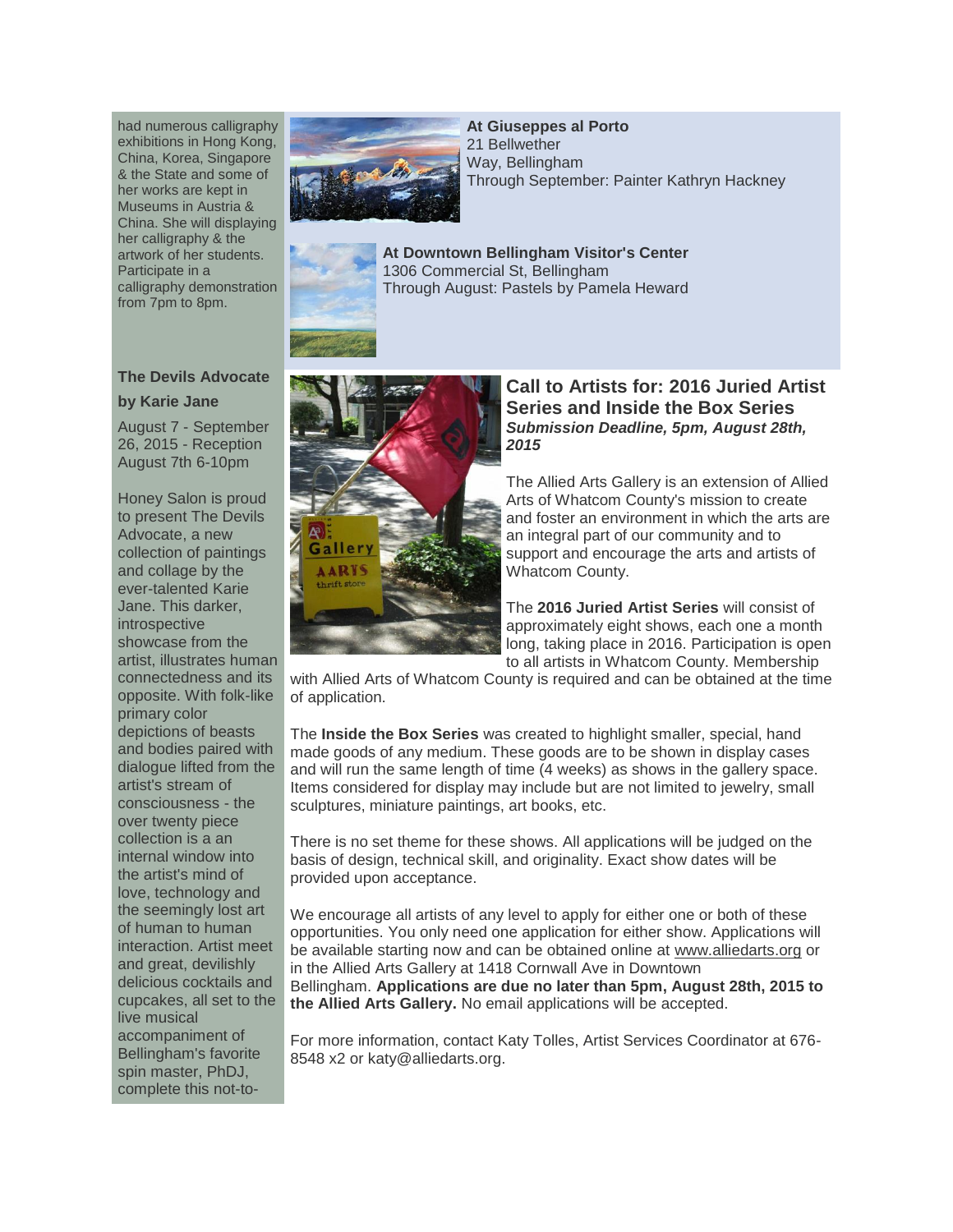be-missed showcase opening August 7th from 6PM-10PM.

# **Upcoming Events**

**Now - August 30** At the Whatcom Old City Hall Museum The Owl and the Woodpecker: Photographs by Paul Bannick. Seattle photographer and author Paul Bannick, introduces museum visitors to the most important species of owls and woodpeckers in North America

#### **Now through Sept 6** at the Whatcom

Lightcatcher Museum: Bellingham National Art Exhibition & Awards is a juried exhibition featuring artworks in a variety of media, including video, photography, ceramics, mixed media, paintings and more. Representing artists from 16 states, including Washington, the exhibition includes 101 pieces from more than 60 artists.

**July 3 - August 1**, The Upfront Theatre, An Improvised Musical every Friday and Saturday Evening (Except July 4th) at 9:00. The Upfront has tackled many things: murder mystery, space adventure, the old west and holiday warmth. In July they take on the magical world of completely improvising a full musical.

# **August Workshops @Ragfinery**

In-Depth Descriptions and Registration a[tRagfinery.com](http://ragfinery.com/)

# **Call to Artists: The 5th Annual Door Art Throwdown**

*Deadline: Friday, July 31, 2015 (that's today! You are welcome to slip your form and payment under the door if its after business hours)*

Allied Arts of Whatcom County seeks artists to compete in the 5th Annual Door Art Throwdown.

During the Downtown Art Walk on the evening of Friday, August 7 from 5 to 8pm on the sidewalks of the 1400 block of Cornwall Avenue, Downtown Bellingham.



Up to ten different teams of artists will create a mural on a repurposed door in 2 hours, using any medium or material they wish. Art walk participants will be able to watch the artists work and vote on which team they liked best by "tipping" their team of choice. The doors will then be sold that evening through a silent auction.

The teams will receive 100% of voters' tips and have the option to keep up to 50% of proceeds from sale of their door in the silent auction. The winning team will also receive a \$100 gift certificate to the 2015 Holiday Festival of the Arts.

Registration is open to the first ten teams with a fee of \$25 per team. Up to four artists can be on a team. Registration forms are now available at the Allied Arts Gallery (1418 Cornwall Ave) and online at [www.alliedarts.org.](http://www.alliedarts.org/3rd-annual-door-art-throwdown/) Any artist who is interested in competing in the Door Art Throwdown should contact Allied Arts at 360-676-8548 or through email at doorartthrowdown@alliedarts.org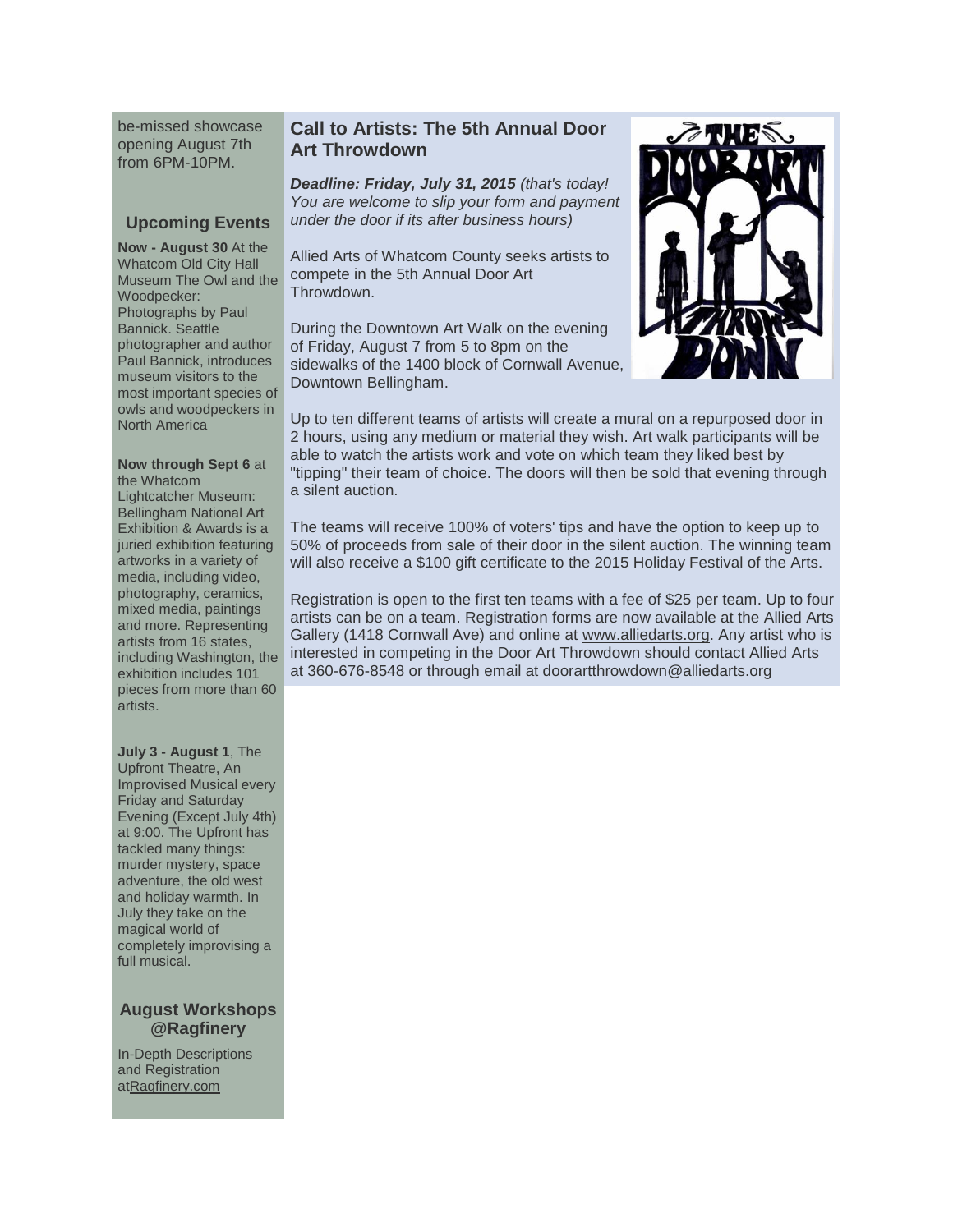**Basics of Sewing**

w/ Renee Sherrer Learn the basics of sewing! Sat. 8/1, 10am-3pm - \$50

#### **Solar Printing Workshop**

w/ Andrea Bergart This workshop explores sunlight-developed dyes printed on fabric. Thurs. 8/6, 11am-2pm - \$20

#### **Faux Chenille - Let's Make Some!**

w/ Renee Sherrer Learn how to make that fabulous textured "Faux Chenille" look. Sat. 8/8, 11am-3pm - \$30

# **Reusable Produce Bags**

w/ Mikhaila Thornton Learn how to make reusable produce bags for the grocery store, farmers market or garden. Sat. 8/15, 1pm-2:30pm - \$25

#### **Upcycled Drawstring Backpack**

w/ Lisa Schessler Upcycle a pair of pants into a handy drawstring backpack with Lisa Schessler! Sat. 8/29, 1:00pm-3:30pm - \$20

# **August Workshops at Bellingham Metal Arts Guild**

For more information or registration [click here](http://www.bellinghammetalartsguild.org/)

#### **Forging & Forming Workshop**

August 1 & 2, Saturday & Sunday, 10:00am-3:00pm daily. Instructor: Frank Goss. \$180.00 + \$25.00 basic material/kit fee.



# **Art Journaling Weekend**

*Saturday August 1 and Sunday August 2 10am - 5pm with 45 min lunch* Art Jouranling is a great way to explore your creativity in a fun exuberant fashion! Everyone can Art Journal because there is NO WRONG and NO MISTAKES!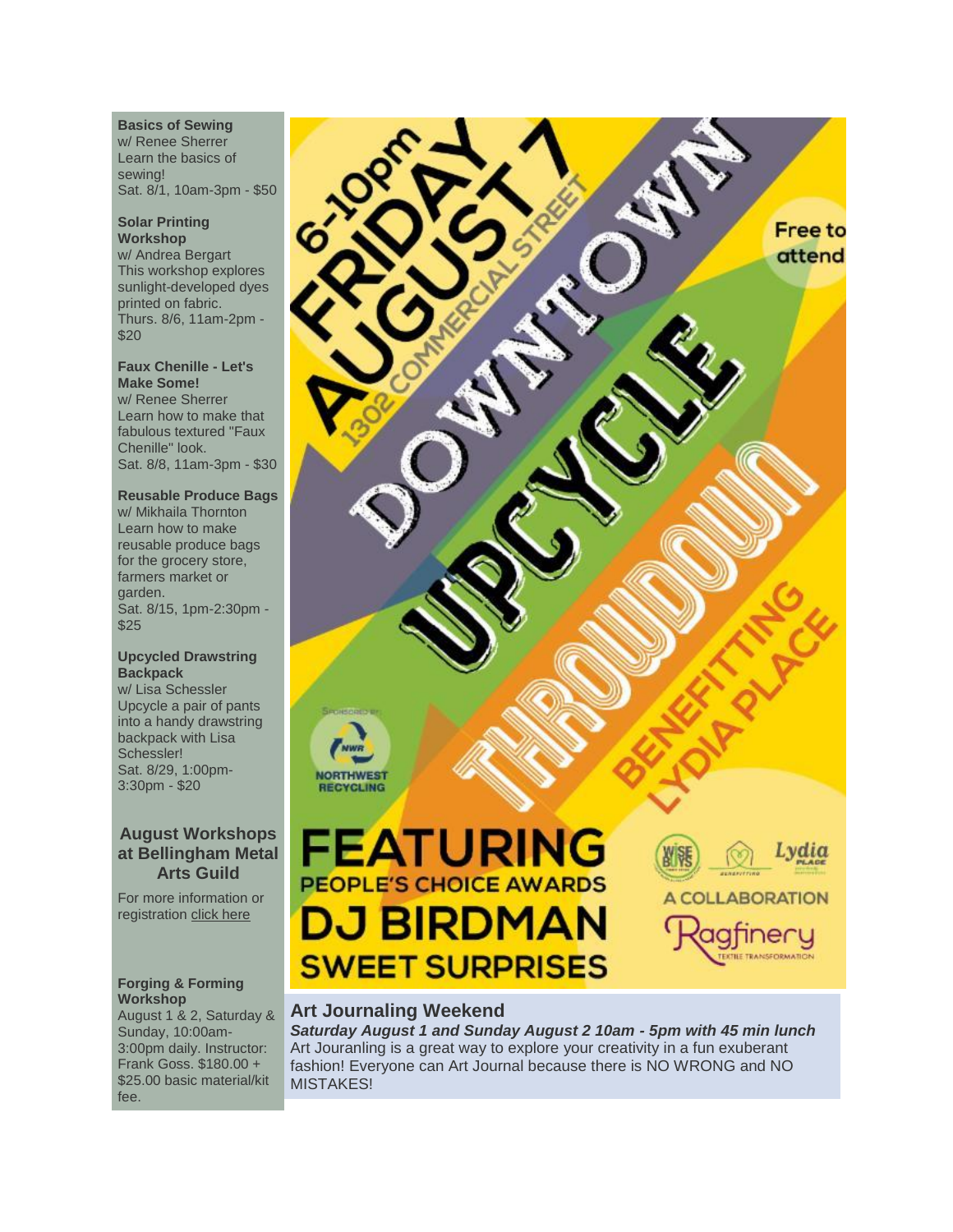#### Grunge Art Journaling Sat Aug 1 Original Image Creation Sun Aug 2

#### **Assisted Metalsmithing Studio**

August 10, 17, 24 & 31, Monday evenings, 6:00- 9:00pm. Instructor: Judith Gauthier. \$125.00 for all 4 nights or individual evenings for \$35.00.

#### **August Geminar - Peridot**

August 18th, Tuesday, 6:30-8:30pm. Given by Candi Gerard, a Graduate Gemologist. Space is limited call Candi directly to sign up at: (360) 366-0121. General fee \$15.00 or free with BMAG membership. All adults welcome.

#### **Lost Wax Casting Workshop**

August 14, 15, & 16, Fri., Saturday & Sunday, 10:00am-3:00pm. Instructor: Frank Goss. \$375.00 + \$25.00 basic material/kit fee.

#### **Norse Wire Woven Bracelet**

August 30, Sunday. 11:00am-5:00pm. Instructor: Sheri Clark. Adults welcome, no experience necessary. \$60.00 plus \$15.00 basic material/kit fee payable in cash to instructor on day of class.

Immerse yourself in the fun and gratifying world of Art Journaling. Take one class for \$75 or both for \$135 \$5 material fee per class (Must have a min of 5 students to run class) SO INVITE YOUR FRIENDS

#### **Sat Aug 1, GRUNGE Journaling** 10am- 5pm \$75

Want to do some Art Journaling with some attitude? Do the endless hearts, butterflies, and curly writing make you gag? or just need something new to add to your hearts and butterflies? Come spend a fun day making an intentional mess in your Art Journal. I created this class because I have a deep love of wabi sabi (the appreciation of the perfectly aged



beauty of objects). We will be recreating the look of peeling bill boards and rusty walls. The primary focus will be on creating backgrounds for Art Journaling but there will be exploration of altering images and alternative writing styles. This class really encourages you to let go of that perfection complex. We will be sanding, tearing, slopping, spraying, and exploring unusual materials. Feel stuck in the same old same old? Come let me encourage your wild grungy spirit!



# **Sun Aug 2, Original Image Creation**

10am- 5pm \$75 plus \$5 materials fee Take your Art journaling or collage to a new level! Creating backgrounds for art journals is quick, fun, and low stress, but when it comes to creating original images as the focus of a page that CAN BE REALLY INTIMADATING. Come let me guide you gently through the process of creating your own original images to add to your Art Journal or other art. We will

sneak up it with exercises, fun techniques, and lots of sneaky tricks. You do not need to know how to draw or paint to take this class. We will be using tracing paper, photocopies, and transfer paper to pave your way into confidently creating images in your journal. You will leave class with several pages of painted images and a new found comfort with image creation.

All classes held at my studio at 1920 Main st. Suite #8 Ferndale, WA. A lunch break of 45 mins is included in the schedule. A sack lunch is recommended, but there are also food options close by. Full payment is required to register. I can take a debit/credit card via the phone or a check through the mail. 48hr cancellation policy for full refund. Class list provided after registration. Some supplies provide. Call 360-305-9058 or email at [clarissacallesen@gmail.com](http://clarissacallesen@gmail.com/)

# **Christopher Morrison at The Western Gallery**

Christopher Morrison invites you to his exhibition of The Threshold Project at Western Washington



University's Western Gallery. This exhibit will feature hand blown glass sculptures depicting the Artist Journey and exploring the concept of Crossing the Threshold.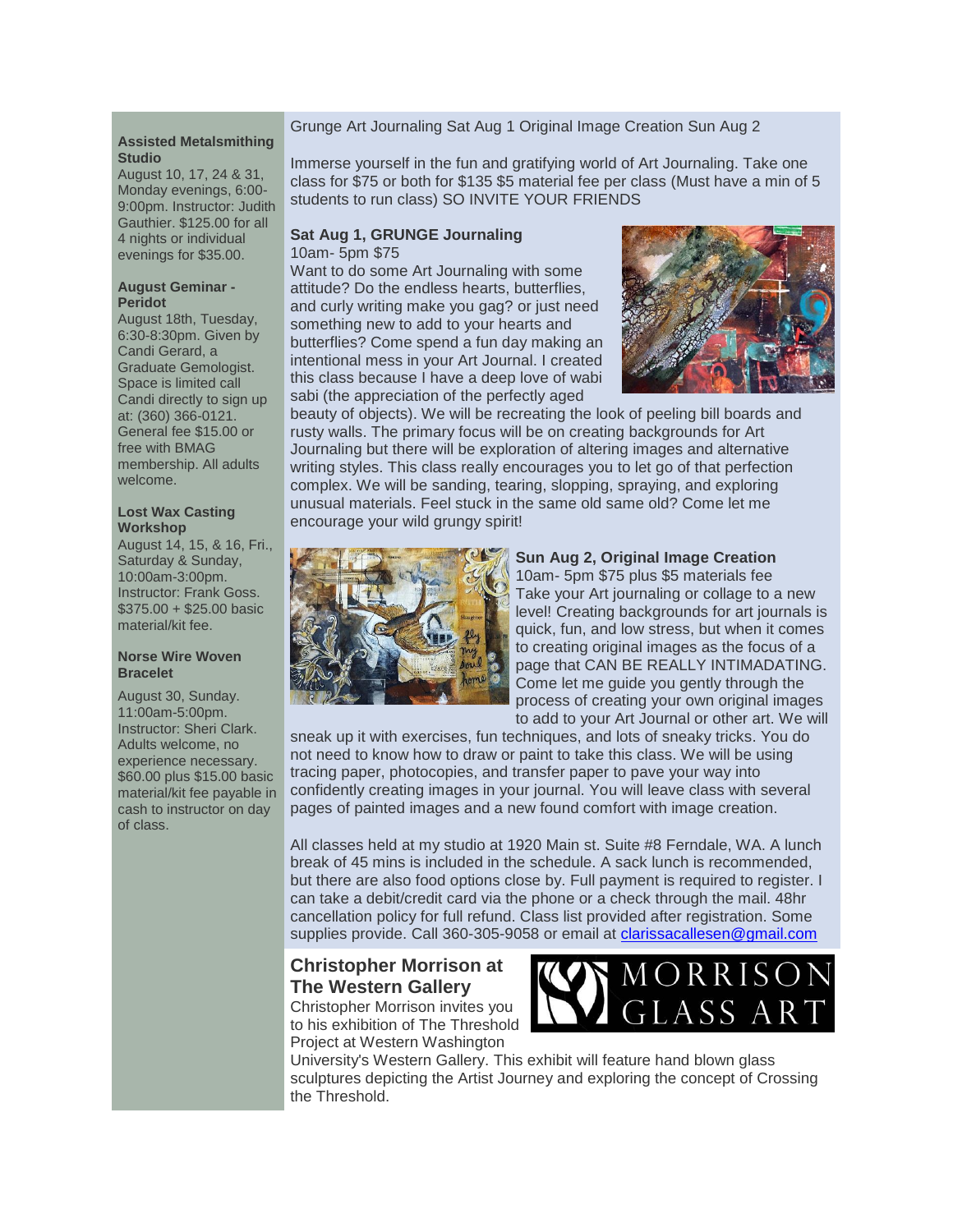



The Western Gallery is centrally located on campus in the Fine Arts Building at 516 High Street in Bellingham, WA. The Threshold Project begins on Thursday, August 6th. The Opening Reception will be held on Saturday, August 8th at 4:00 PM. Show hours are Thursdays and Fridays from 10:00 AM to 4:00 PM and Saturdays Noon to 4:00 PM August 6th through August 29th. For additional

information call (360) 714-8732 or info@morrisonglassart.com

# **Vendors wanted! Bellingham Unitarian Fellowship 3rd Annual Harvest Festival**

10:00 AM - 4:00 PM Saturday Oct. 31, 2015

A family-friendly event with arts and crafts, great food and lots of Halloween activities for kids. Gently juried, no kits. Please submit a few photos of your artwork by e-mail. Priority given to returning vendors; please contact us. \$25/space.

Our spaces sold out several weeks before the event last year, so sign up early! Contact bufartfestival@gmail.com to sign up.



#### **Allied Arts Board of Directors**

Allied Arts Staff and Board would like to thank Barbara Vz Howard for her service on our board of directors.

#### **Welcome Aboard, Julia!**

You may have seen this familiar face around the gallery and Allied Arts events before. Julia Moss has been an intern with Allied Arts for 2 years and has graciously given her time coordinating the Arts and Culture Guide, cashiering at the Holiday Festival, and countless other projects. After graduating from WWU this spring, we didn't want her to leave us, so we hired her! Julia is now our Program Assistant and will continue her previous duties plus some new ones. We are thrilled to have her on the Allied Arts Team!